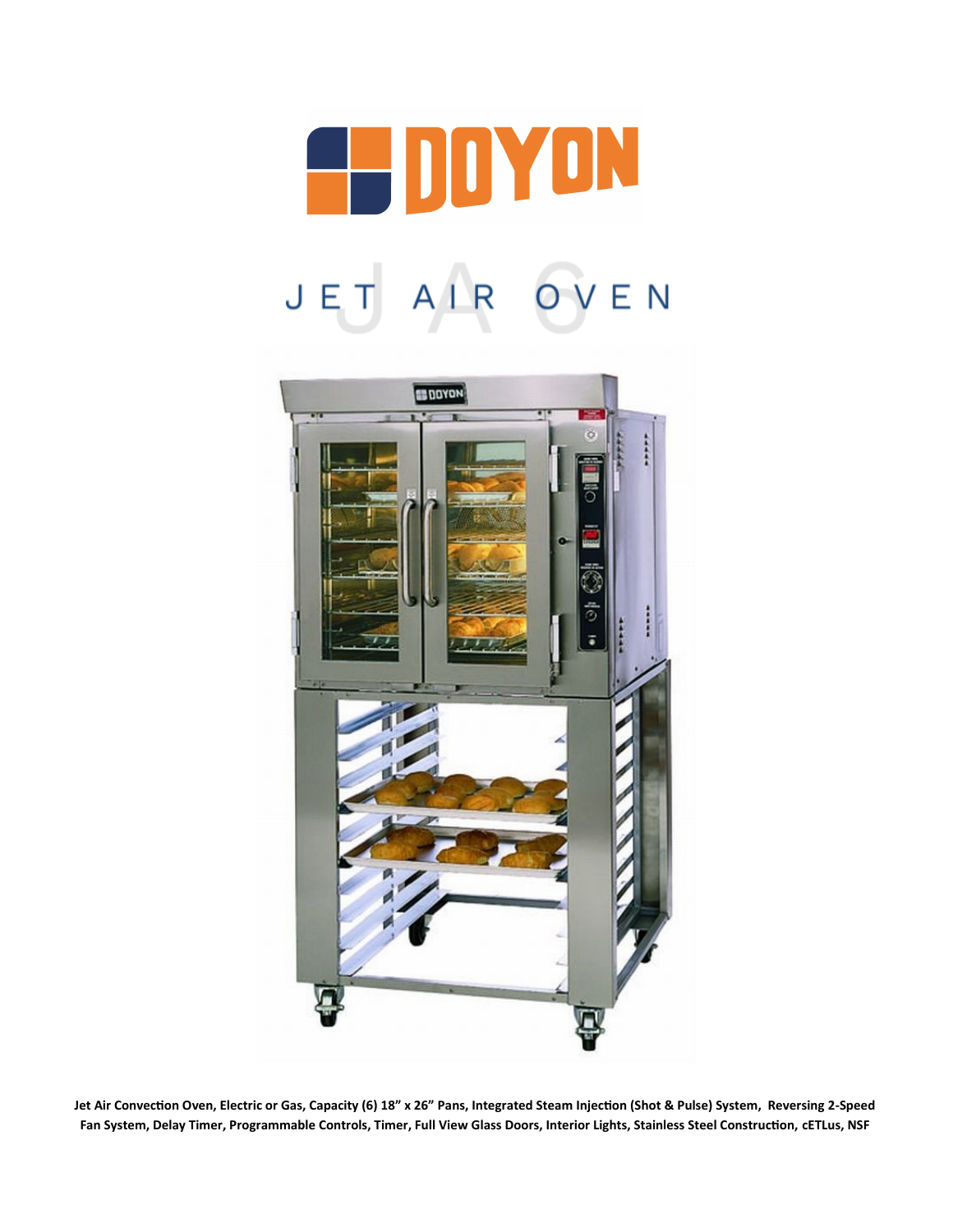

**PROJECT** 

**ITEM NO. NOTES** 

**MODEL NUMBER: J A 6 , J A 6 G , J A 6 S L**

## **FEATURES**



**\*SHOWN ON JA6B STAND**

#### **WARRANTY**

□ One Year Labor & Two Year Part



- Advanced Programmable Controls
	- 99 Programmable Recipes
	- 8 Stage Baking
- Digital Temperature Control up to  $500^{\circ}$ F (260 $^{\circ}$ C)
	- Fast Preheat (reaches temperature in 15 minutes)
- Digital Timer
- $\Box$  Jet Air Reversing Fan System with Variable Air Speeds & Fan Delay (some pan rotation required)
- Door Switch Cutoff for Fan Blower
- □ Shot & Pulse Steam Capabilities
- □ Available in Energy Efficient Gas or Electric
- □ USB Port for Uploading & Downloading Recipes

#### **CONSTRUCTION**

- □ Stainless Steel Construction
- Full View Heat Reflective Thermal Glass Doors with Magnetic Latches
- □ Brightly Lit Interior
- □ Fully Insulated and Completely Sealed
- □ Four Swivel Casters (2 locking)

# **CLEARANCES**

Minimum Clearance from Combustible Materials:

- 1" (25mm) Sides & Back
- □ 4" (102mm) on Non-Combustible Floor
- □ 12" (305mm) Top

### **OPTIONS & ACCESSORIES**

- □ Water Filter (PLF240) [Recommended]
- □ High Temperature Gasket (HTG001) [Recommended for Temperatures above 400°F/205°C]
- □ Gas Quick Disconnect Kit: 4' (1200mm); includes flexible hose, ball and securing device (GAH600)
- □ Perforated Nickel Plated Pizza Decks (GRPIZ6)
- □ JA6 Stand on Casters (JA6B)
- □ JA6SL Stand on Casters (JA6SLB)

| Model        | Crated |         | <b>Overall Dimensions</b> |         |        | <b>Interior Dimensions</b> |         | <b>Pan Capacity</b> | <b>Shelf Spacing</b> |
|--------------|--------|---------|---------------------------|---------|--------|----------------------------|---------|---------------------|----------------------|
|              | Weight | W       | D                         | н       | W      | D                          | н       | (18"x26")           |                      |
| JA6          | 700    | 361/2"  | 48 1/4"                   | 34 3/4" | 251/2" | 301/2"                     | 26 1/4" |                     | 31/2"                |
|              | (318)  | (927)   | (1226)                    | (883)   | (548)  | (775)                      | (667)   | 6                   | (89)                 |
| JA6G         | 760    | 361/2"  | 52 3/4"                   | 34 3/4" | 251/2" | 29 1/2"                    | 26 1/4" |                     | 31/2"                |
|              | (345)  | (927)   | (1340)                    | (883)   | (548)  | (749)                      | (667)   | 6                   | (89)                 |
| <b>JA6SL</b> | 700    | 38 3/8" | 375/8"                    | 34 5/8" | 263/4" | 19 1/2"                    | 26 1/4" |                     | 31/2"                |
|              | (318)  | (975)   | (956)                     | (879)   | (679)  | (495)                      | (667)   | 6                   | (89)                 |

**Doyon** 

**SPECIFICATIONS SUBJECT TO CHANGE WITHOUT NOTICE Follow Use The Follow Use The Follow Use The Follow Use The Follow Use The Follow Use The Follow Use The Follow Use The Follow Use The Follow Use The Follow Use The Follow KCL & REVIT DRAWINGS UPON REQUEST** 

**REVISION A | 4/19/2021**

## 5600 13th Street, Menominee, MI 49858 **906.863.4401 | 800.338.9886 | [www.doyon.qc.ca](http://www.doyon.qc.ca/)**

th C